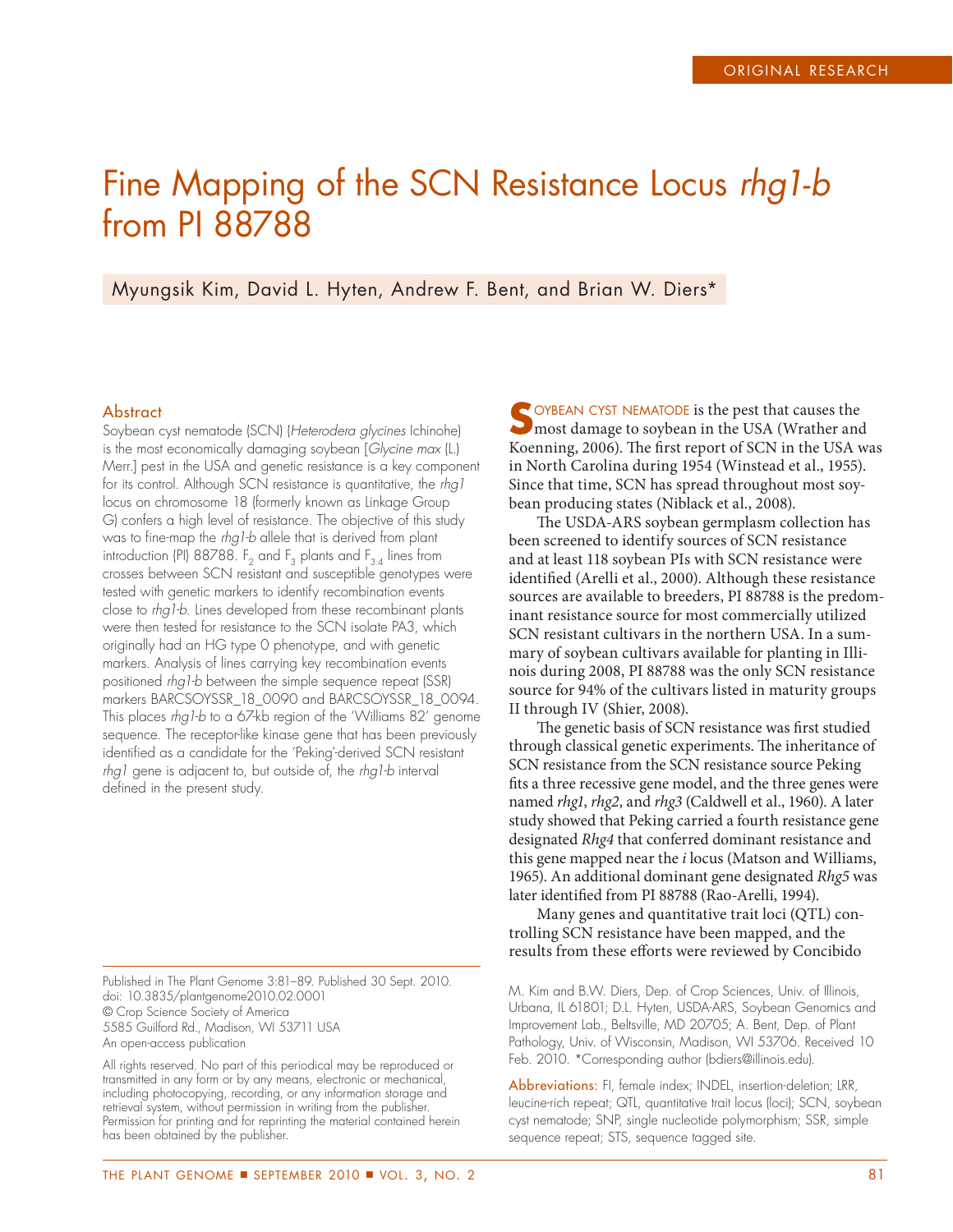et al. (2004). This summary revealed that by 2004, 61 SCN resistance QTL or genes had been mapped onto 18 of 20 soybean linkage groups from eight resistance sources. Some of these QTL were found to confer resistance to multiple biotypes of SCN while others provided resistance to individual biotypes. Although this is a large number of mapped QTL, a few important trends emerged. One was that the SCN resistance locus *rhg1* was mapped as a major QTL in most resistance sources. A second was that in the sources in which *rhg1* was mapped, the locus was typically found to confer the greatest resistance of any of the resistance QTL.

The *rhg1* locus was mapped onto chromosome 18 (formerly linkage group G) from the SCN resistance sources PI 437654 (Webb et al., 1995), PI 209332 (Concibido et al., 1996), Peking, PI 90763, PI 88788 (Concibido et al., 1997; Glover et al., 2004), PI 89772 (Yue et al., 2001), and PI 404198A (Guo et al., 2006). A number of markers have been mapped close to this gene including the SSR marker Satt038, which was linked within 3 cM on the distal (telomeric) side of the *rhg1* locus (Mudge et al., 1997). Cregan et al. (1999) reported that the SSR marker Satt309 was mapped 0.4 cM on the proximal (centromeric) side of *rhg1*. In addition, Ruben et al. (2006) mapped *rhg1* from Peking to a 1.5-cM region near Satt309 using recombination events from four near isogenic populations.

*rhg1* was originally described as a recessive resistance gene, and subsequent genetic marker-based mapping and inheritance studies have shown it to be recessive or partially recessive (Brucker et al., 2005; Concibido et al., 1997). In addition, Brucker et al. (2005) identified allelic diversity at *rhg1* by showing that when a population segregating for *rhg1* alleles from PI 88788 and PI 437654 was challenged with SCN in a greenhouse, the *rhg1* alleles from the two sources gave different resistant phenotypes. The resistance allele from PI 88788 was recently given the designation *rhg1-b* by the Soybean Genetics Committee.

There are reports that *rhg1* has been cloned and sequenced from the SCN-resistant source Peking (Hauge et al., 2001; Lightfoot and Meksem 2002). In both the Hauge et al. (2001) patent and the Lightfoot and Meksem (2002) patent application, a receptor-like kinase gene was identified as a candidate for the *rhg1* allele from Peking. The gene encodes a leucine-rich repeat (LRR) receptorlike kinase that carries similarity to the rice Xa21 LRR receptor kinase (Ruben et al., 2006; Song et al., 1995). This *rhg1* candidate gene from the Peking source was mapped between the markers SIUC-Sca13 and BARC-Satt309, and cosegregation was observed between SCN resistance and a 19-basepair insertion–deletion (SIUC-TMD1) contained within the gene (Ruben et al., 2006).

The objective of our study was to fine map *rhg1-b* from PI 88788. This work is needed because allelic variation exists for *rhg1* function from different SCN resistance sources (Brucker et al., 2005) and it is not known with certainty if the *rhg1-b* allele from PI 88788 and the *rhg1* allele from Peking are alleles of the same resistant gene or are

two tightly linked genes. In addition, although DNA from the *rhg1* locus from Peking was cloned and described, there have been no reports of complementation or gene knock-down studies demonstrating that the candidate gene encoding the receptor-like kinase is *rhg1*.

## **MATERIALS AND METHODS**

## General Mapping Strategy

The *rhg1-b* allele was fine mapped by first identifying F<sub>2</sub> and  $\mathrm{F}_3$  plants and  $\mathrm{F}_{3:4}$  lines with recombination close to the gene using markers flanking the regions of interest. In all cases tested, the line developed from the recombinant plant or the selected line was homozygous on one side of the recombination point and was segregating on the other side. The positions of these recombinations were then mapped by testing the recombinant plants or lines with additional markers. Individual  $\mathrm{F}_3$  progeny from recombinant  $F_2$  plants or  $F_4$  progeny from recombinant  $\mathrm{F}_\mathrm{3}$  plants were tested for SCN resistance and a marker from the segregating side of the recombination event. The resistance and marker data were then analyzed to test for a significant association. A significant association between segregation of the marker and segregation of the SCN resistance phenotype indicated that *rhg1-b* was on the segregating side of the recombination point, while a nonsignificant association indicated that *rhg1-b* was on the fixed side of the recombination point. Repetition of this process from multiple  $F_{2:3}$  or  $F_{3:4}$  populations carrying different recombination breakpoints established the genetic interval that encodes *rhg1-b*.

# Development of Plant Material

Recombinant plants and lines were identified in populations developed from four crosses between susceptible genotypes and breeding lines carrying *rhg1-b* from PI 88788 (Table 1). The original crosses were made in 2005, and the  $F_1$  plants were grown in the field at Urbana, IL, during 2006. Some  $\mathrm{F}_\mathrm{2}$  seed from the populations were grown in a winter nursery in Puerto Rico during the winter of 2006–2007. At the winter nursery, a pod from each  $\rm F_2$  plant was harvested and pooled for each  $\rm F_1$  plant before threshing, and  $F_3$  seed were planted at Urbana, IL, during the spring of 2007. Other  $F_2$  seed were grown in the field at Urbana during 2009. The  $\mathrm{F}_2$  and  $\mathrm{F}_3$  plants grown in the field at Urbana were tagged and tested with markers flanking regions of interest to identify recombinant plants. Selected recombinant and nonrecombinant plants were harvested and individually threshed to form  $F_2$ – or  $F_3$ – derived lines in the  $\text{F}_3$  or  $\text{F}_4$  generation ( $\text{F}_{2:3}$  or  $\text{F}_{3:4}$ ).

# DNA Extraction and Genotyping

DNA was extracted from plants by the quick extraction method described by Bell-Johnson et al. (1998) or through CTAB extractions according to Kabelka et al. (2006). To identify plants with recombinations near *rhg1 b*, the DNA samples were tested by SSR or insert-deletion (INDEL) markers flanking the gene. The SSR markers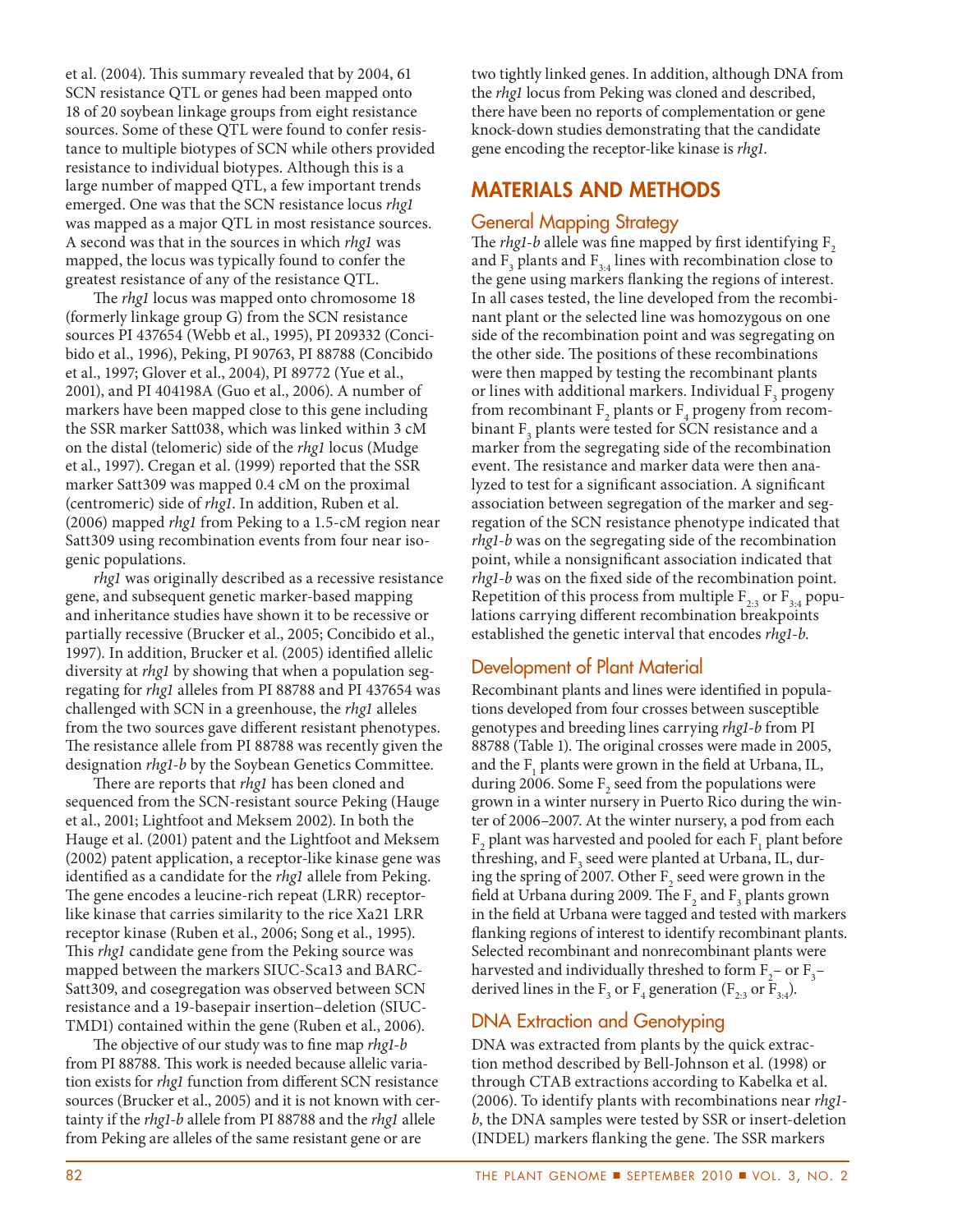had been developed and mapped previously by Song et al. (2004, 2010), using polymerase chain reactions (PCR) according to Cregan and Quigley (1997). The sequences of the SSR markers are available on Soybase (http:// soybase.org/; verified 16 July 2010). The INDEL markers ss107914244 and ss107914431, which are located near Satt309 on chromosome 18 (Hyten et al., 2010), were converted to sequence tagged site (STS) markers with primers designed using the program Primer 3 (Rozen and Skaletsky, 2000). The forward and reverse primers for ss107914244 were 5'TTCGCATTGGTCTTCTTTGTAC3' and 5′GATTGATTTGAAAGCCGTTGTG3′ and for ss107914431 were 5′GAGGTGACGTAAAATGGAAT-GTAAC3′ and 5′CAAACACGAGAAACTCTTTCCA3′. The PCR products for the SSR and INDEL markers were analyzed by electrophoresis in 6% (w/v) nondenaturing polyacrylamide gels (Wang et al., 2003). Individual plants in lines evaluated for SCN resistance in the greenhouse were tested with either a SSR or INDEL marker linked to *rhg1-b* and segregating in the line.

## SNP Marker Analysis

All single nucleotide polymorphism (SNP) genotyping was performed by Sanger sequence analysis. PCR amplification and sequencing reactions were performed as described by Choi et al. (2007). Sequencing was performed on the ABI 3730 DNA analyzer (Applied Biosystems, Foster City, CA). SNPs identified between the parents were discovered in STSs as described by Matukumalli et al. (2006) and visually verified. If multiple SNPs were present in a STS, only one was used for recombinant screening since all SNPs within an STS were in complete linkage disequilibrium within each individual line. All STS tested markers had been developed by Hyten et al. (2007, 2010) and were shown to map near Satt309 or contained on the sequence AX196295 (Hyten et al., 2007, 2010). After the Glyma  $1.01$  soybean whole genome sequence (Schmutz et al., 2010) became available, all SNP markers used in this study, including markers previously mapped to chromosome 18, were positioned by the BLASTN (Altschul et al., 1997) available at www.phytozome.net; verified 16 July 2010(Table 2) using an E Threshold of 0.1. In each case, the highest similarity was to sequences on chromosome 18.

# Soybean Cyst Nematode Greenhouse Test

The SCN resistance tests were done in a greenhouse in a thermo-regulated water bath system at the University of Illinois using procedures described by Arelli et al. (2000) and Niblack et al. (2002). Briefly, PVC tubes were filled with steam sterilized sandy soil and packed into plastic crocks that were suspended over a water bath maintained at a constant 27°C. Seeds were germinated, one plant was transplanted into each PVC tube, and infested with the SCN isolate PA3 (Table 3). This isolate was obtained from Dr. Prakash Arelli, USDA-ARS Mid South Area, Jackson, TN, and was maintained as greenhouse cultures on the susceptible soybean cultivar Macon. The plants were

#### **Table 1. Populations segregating for soybean cyst nematode resistance tested with markers to identify genetic recombination events close to** *rhg1-b***.**

|   | Cross no. Female parent      | Source of female<br>parent   | Male parent            | Source of male<br>parent |
|---|------------------------------|------------------------------|------------------------|--------------------------|
|   | LD02-5320 $(R)$ <sup>+</sup> | Univ. of Illinois            | 99805 $(S)^{\ddagger}$ | <b>Dairyland Seed</b>    |
| 2 | $LD02 - 5025 (R)$            | Univ. of Illinois            | $L603 - 1672$ (S)      | USDA-ARS                 |
| 3 | $LD02 - 5025 (R)$            | Univ. of Illinois            | $LGO0 - 3372(S)$       | USDA-ARS                 |
| 4 | IA3023 (S)                   | <b>Iowa State University</b> | $LD01 - 7323 (R)$      | Univ. of Illinois        |

† R, resistant parent in the cross.

‡ S, susceptible parent in the cross.

grown under a 16-h daylength and watered as needed. After the plants were established, a trifoliolate from each plant was sampled and DNA was extracted on a singleplant basis and used in a genetic marker analysis. Thirty days after transplanting, the cysts were collected by gently soaking each tube in a bucket of water to loosen soil but avoid dislodging females. Each root was placed on nested 850-μm aperture over  $250$ -μm aperture sieves and females were dislodged from the roots with a water spray, and separated females were washed into counting dishes. The number of cysts on each root system was counted under a stereomicroscope, and a female index was calculated for each plant with the following formula (Golden et al., 1970): FI = (100  $\times$  Number of cysts per plant)/(Average number of cysts on susceptible host). The cultivar Macon was used as the susceptible control in the experiments.

## Statistical Analysis

Associations between the segregation of markers and SCN phenotypes for each plant were analyzed by singlefactor analysis of variance with PROC GLM of SAS (SAS Institute, 2002).

## **RESULTS**

It was previously shown that Satt309 maps within 0.4 cM of the *rhg1* locus on chromosome 18 (Cregan et al., 1999). Recombinant screens were initially conducted to identify recombination events on either side of Satt309 because of uncertainty of which side of this marker *rhg1-b* is located. The first screen focused on the interval between Satt309 and ss107914244 (Table 2). Field grown  $\mathrm{F}_\mathrm{3}$  plants were screened with the markers Satt309 and ss107914244 to identify recombinants in this estimated 219 kb/1.1-cM interval. A total of 1341  $\text{F}_{\text{3}}$  plants were screened, including 335, 326, 332, and 348 plants from crosses 1, 2, 3, and 4, respectively (Table 1). From these tests, 37 recombinant plants were selected and threshed to form  $F_{3:4}$  lines. These lines were then tested with seven SNP markers between Satt309 and ss107914244 to narrow the approximate recombination point in each line (Table 4).

Six recombinant lines were selected because they had recombination at breakpoints 1 through 5 that were spread across much of the interval between Satt309 and ss107914244 (Table 2). To position *rhg1-b* relative to these recombination breakpoints, 27 to 38  $\mathrm{F}_4$  plants from each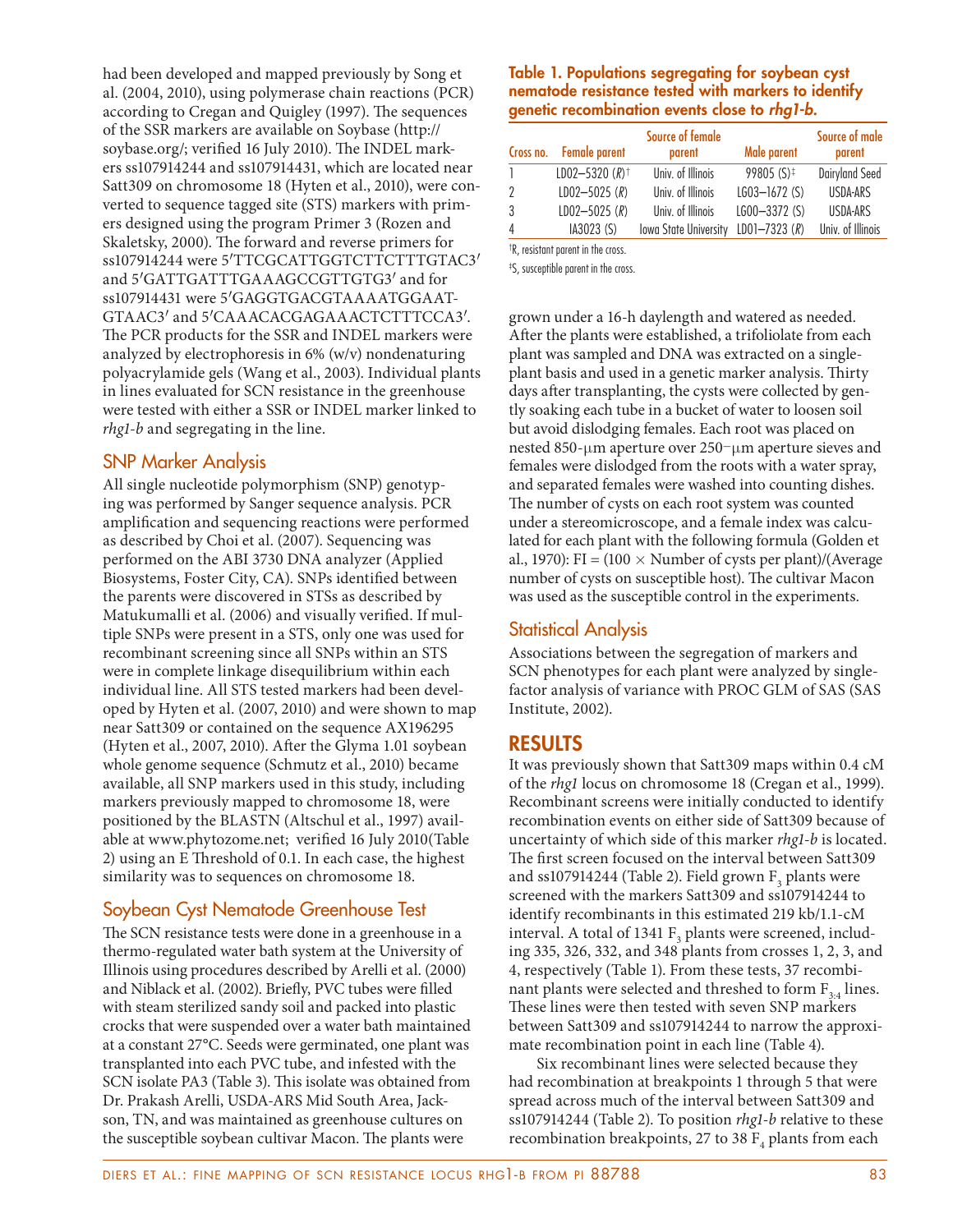**Table 2. Positions of simple sequence repeat (SSR), insert-deletion (INDEL), and single nucleotide polymorphism (SNP) markers, marker data, and recombination points for plants or lines selected for having recombination near the** *rhg1-b* **gene on chromosome 18. The base pair (bp) positions are based on the Williams 82 whole genome sequence (Glyma 1.01 build) and the centimorgan (cM) positions are based on the published soybean genetic map (Hyten et al., 2010). The telomeric end is on top and the centromic end of the chromosome is on the bottom of the map. Note that "S", "H", and "R" refer to the marker genotype of the plant that the lines were derived from and not the SCN phenotype of the line noted at the top of the column. An arrow is placed in the genetic interval carrying the inferred recombination breakpoint; arrow points toward side of recombination breakpoint associated with the SCN resistance phenotype (inferred from data in Table 4).**

|                                                                         |                                                               |                              | <b>Line designation</b> |             |                      |                |                            |                   |                       |                       |                                 |                             |                                      |                                                |                                                          |                            |                                         |                           |                       |                             |              |             |                   |                              |
|-------------------------------------------------------------------------|---------------------------------------------------------------|------------------------------|-------------------------|-------------|----------------------|----------------|----------------------------|-------------------|-----------------------|-----------------------|---------------------------------|-----------------------------|--------------------------------------|------------------------------------------------|----------------------------------------------------------|----------------------------|-----------------------------------------|---------------------------|-----------------------|-----------------------------|--------------|-------------|-------------------|------------------------------|
| Marker                                                                  | <b>Position on</b><br>Chromosome 18                           | сM                           | $2 - 124$               |             | $3 - 161$<br>1 $-80$ |                | $4 - 106$<br>2-27          | $1 - 144$         | $3 - 76$              | $3 - 76 - 1$          | $3 - 76 - 2$                    | $3 - 76 - 3$                | $4 - 67$                             | $4 - 6 - 1$                                    | $4 - 67 - 2$                                             | $4 - 67 - 3$               | $4 - 63$                                | $2 - 130$                 |                       | $2-14$<br>$2-137$<br>$1-50$ |              | $1 - 218$   | $1 - 184$<br>2-63 |                              |
| Satt038<br>BARCSOYSSR_18_0066                                           | bp<br>1,343,760<br>1,374,039                                  | 7.9                          |                         |             |                      |                |                            |                   | S‡                    | S                     | S                               | S                           | Н<br>H                               | S<br>S                                         | H<br>$\mathsf H$                                         | H<br>H                     |                                         | S<br>S<br>$\blacklozenge$ | H<br>$\mathsf H$<br>↓ | R<br>R<br>↓                 |              |             |                   |                              |
| BARCSOYSSR_18_0079<br>BARCSOYSSR_18_0080<br>BARCSOYSSR_18_0083          | 1,498,225<br>1,507,237<br>1,550,588                           |                              |                         |             |                      |                |                            |                   |                       |                       |                                 |                             | Η<br>H<br>S                          | H<br>$\boldsymbol{\mathsf{H}}$<br>S            | H<br>$\sf H$<br>S                                        | H<br>H<br>S                | R                                       | H<br>H<br>H               | S<br>S<br>S           | H<br>H<br>H                 | R<br>T       | H           | Η                 | R                            |
| BARCSOYSSR_18_0085                                                      | 1,572,977                                                     |                              |                         |             |                      |                |                            |                   |                       |                       |                                 |                             | H                                    | H                                              | Н                                                        | H                          | R                                       | H                         | S                     | H                           | H            | H<br>↓      | Н                 | R                            |
| <b>BARC-73605</b>                                                       | 1,588,594                                                     |                              |                         |             |                      |                |                            |                   |                       |                       |                                 |                             | H                                    | $\mathsf H$                                    | H                                                        | H                          | R                                       | Η                         | S                     | H                           | $\sf H$      | $\mathsf S$ | H                 | R                            |
| BARCSOYSSR_18_0090                                                      | 1,609,101                                                     |                              |                         |             |                      |                |                            |                   |                       |                       |                                 |                             | H                                    | H                                              | Н                                                        | Н                          | R                                       | H                         | S                     | H                           | H            | S           | R                 | R<br>$\overline{\mathbf{V}}$ |
| $Sat_210$                                                               | 1621,238                                                      | 9.4                          |                         |             |                      |                |                            |                   |                       |                       |                                 |                             | Η                                    | $\sf H$                                        | H                                                        | $\mathsf H$                | R<br>ተ                                  | H                         | S                     | Η                           | H            | $\mathsf S$ | R                 | $\,$ H                       |
| BARCSOYSSR_18_0094<br>ss107914431<br>$Sat_168$                          | 1,676,212<br>1,701,517<br>1,706,033                           |                              |                         |             |                      |                |                            |                   | S                     | S                     | S                               | S                           | H<br>$\mathsf{H}$                    | H<br>$\mathsf H$                               | H<br>$\mathsf H$                                         | H<br>H                     | H<br>H                                  | H<br>H                    | S<br>S                | H<br>$\sf H$                | $\mathsf{H}$ | S           | R                 | $\mathsf{H}$<br>$\mathsf H$  |
| ss107921416<br>BARG-037579<br>ss107921590<br>ss107921591<br>ss107921597 | 1,709,681<br>1,709,751<br>1,712,701<br>1,712,691<br>1,712,948 | 10.0<br>10.0<br>10.0<br>10.0 |                         |             |                      |                |                            |                   | ς<br>S<br>S<br>S<br>S | S<br>S<br>S<br>S<br>S | ς<br>S<br>S<br>$\mathsf S$<br>ς | S<br>S<br>S<br>$\sf S$<br>S | ተ<br>ς<br>S<br>$\mathsf S$<br>S<br>S | ሳ<br>S<br>S<br>$\mathsf S$<br>$\mathsf S$<br>S | ↑<br>$\mathsf S$<br>S<br>$\mathsf S$<br>$\mathsf S$<br>S | ↑<br>S<br>S<br>S<br>S<br>S | H<br>$\sf H$<br>$\overline{\mathsf{H}}$ |                           |                       |                             |              |             |                   | Η<br>$\sf H$<br>$\sf H$<br>Η |
| BARC-037583-8<br>Satt309<br>BARC-037585-55                              | 1,727,375<br>1,736,305<br>1,739,097                           | 10.1                         | H<br>H                  | S<br>S      | H<br>$\mathsf H$     | H<br>H         | S<br>S                     | S<br>S            | ↑<br>H<br>H           | ተ<br>H<br>Η           | ↑<br>H<br>Η                     | ↑<br>H<br>H                 | S<br>S                               | S<br>S                                         | $\mathsf S$<br>S                                         | S<br>$\sf S$               |                                         | H                         | S                     | H                           |              |             |                   |                              |
| BARC-037589-19<br>ss107914436                                           | 1,749,867<br>1,776,695                                        | 10.0                         | H<br>$\sf H$            | S<br>S      | H<br>$\mathsf H$     | H<br>H         | $\mathsf S$<br>$\mathsf S$ | ተ<br>Η<br>H       |                       |                       |                                 |                             |                                      |                                                |                                                          |                            |                                         |                           |                       |                             |              |             |                   |                              |
| BARC-037527-6                                                           | 1,788,788                                                     |                              | H                       | S           | $\mathsf{H}$         | H              | ↑<br>$\mathsf{H}$          | $\sf H$           |                       |                       |                                 |                             |                                      |                                                |                                                          |                            |                                         |                           |                       |                             |              |             |                   |                              |
| BARC-037537                                                             | 1,819,729                                                     |                              | H                       | S<br>↑      | Т<br>S               | ተ<br>${\sf R}$ | $\mathsf H$                | H                 |                       |                       |                                 |                             |                                      |                                                |                                                          |                            |                                         |                           |                       |                             |              |             |                   |                              |
| BARG-037549-3                                                           | 1,879,787                                                     |                              | H<br>↑                  | H           | S                    | R              | H                          | H                 |                       |                       |                                 |                             |                                      |                                                |                                                          |                            |                                         |                           |                       |                             |              |             |                   |                              |
| BARC-037557-1<br>ss107914244<br>Recombination point <sup>1</sup>        | 1,912,635<br>1,955,554                                        | 11.1                         | S<br>$\mathsf S$<br>1   | Н<br>H<br>2 | S<br>S<br>3          | R<br>R<br>3    | H<br>$\sf H$<br>4          | H<br>$\sf H$<br>5 | 6                     | 6                     | 66                              |                             | $\overline{7}$                       | $\mathcal{I}$                                  | 7                                                        | 7                          | 8                                       | 9                         | 9                     | 9                           |              |             | 10 11 12 13       |                              |

† Designation of selected plants or lines.

 $^{\ddagger}$ S designates that the F $_{2}$ , F $_{3}$ , or F<sub>4</sub> plant that produced the F $_{2:3}$ , F $_{3:4}$ , or F<sub>4:5</sub> lines were homozygous for the allele from the susceptible parent, H designates that the plant was heterozygous, an the plant was homozygous for the allele from the resistant parent. An arrow is placed at the genetic interval containing the inferred recombination event.

 $^{\circ}$ The arrows point toward the genomic region that carries *rhg1-b,* as indicated by the recombination breakpoint data of Table 2 and the phenotypic data of Table 4.

¶ Numerical identifi cation of the points of recombination referenced on Table 4.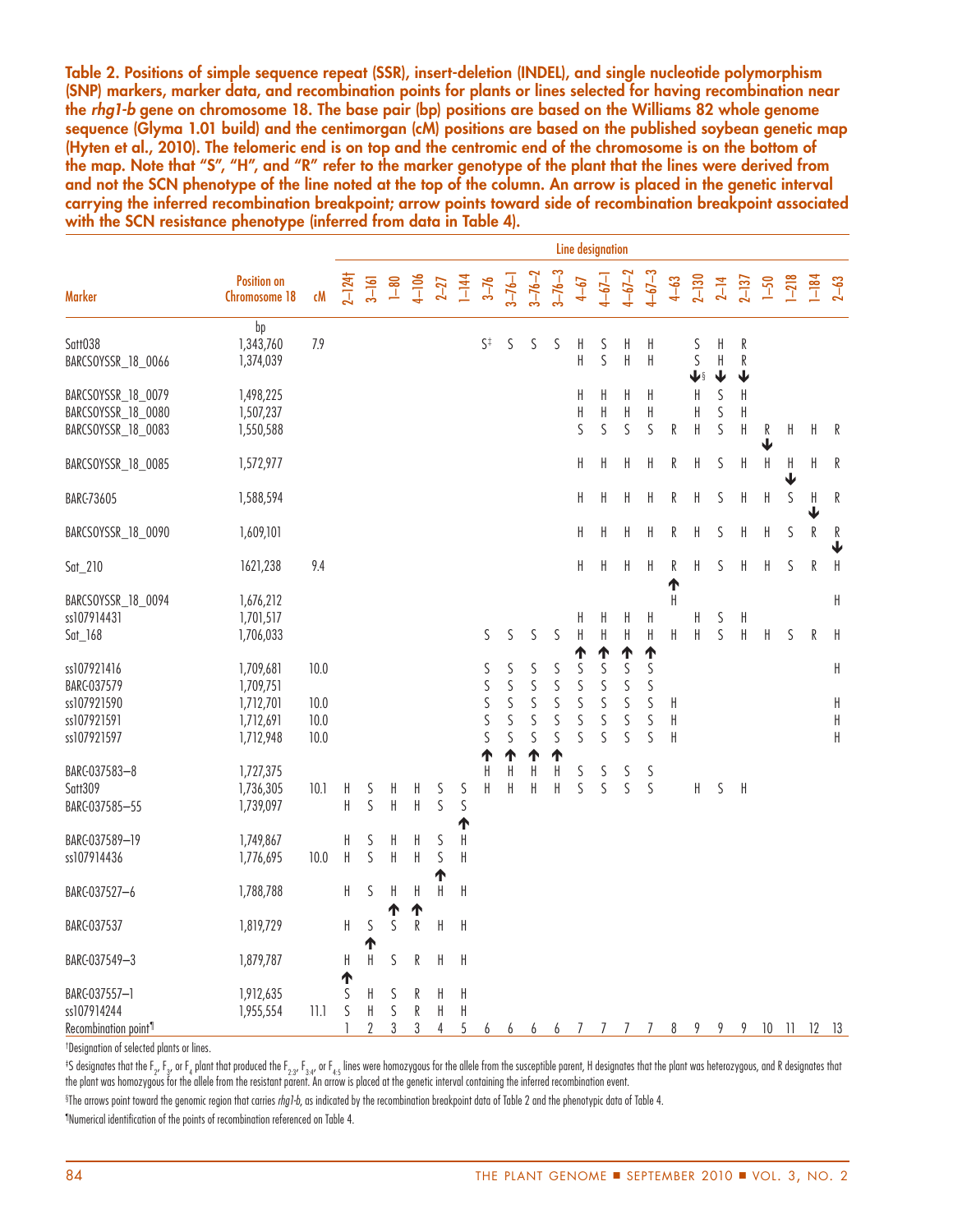#### **Table 3. Response of differential soybean genotypes to the PA3 soybean cyst nematode isolate used in each experiment.**

|                                              | Number of cysts             | <b>Female index</b> |                 |          |                  |           |          |           |  |  |  |  |  |
|----------------------------------------------|-----------------------------|---------------------|-----------------|----------|------------------|-----------|----------|-----------|--|--|--|--|--|
|                                              | of the susceptible cultivar |                     |                 |          |                  |           |          |           |  |  |  |  |  |
| Lines tested                                 | Macon                       | <b>Pekina</b>       | <b>PI 88788</b> | PI 90763 | PI 437654        | PI 209332 | PI 89772 | PI 548316 |  |  |  |  |  |
| 2-027, 2-124, 3-161                          | 32                          |                     |                 |          |                  | 22        |          |           |  |  |  |  |  |
| 1-080, 1-144, 4-106                          | 112                         |                     |                 |          |                  | 10        |          |           |  |  |  |  |  |
| 3-76, 4-67, 2-116, 2-130, 2-14, 2-137        | 153                         |                     | 20              |          | $\left( \right)$ | 30        |          | 37        |  |  |  |  |  |
| $3 - 76 - 1, 4 - 67 - 1$                     | 21                          |                     | ND <sup>†</sup> |          | ND               | ND        |          | ND        |  |  |  |  |  |
| $3 - 76 - 2$ , $4 - 67 - 2$                  | 612                         |                     | 19              |          |                  | 32        |          | 33        |  |  |  |  |  |
| $3 - 76 - 3$ , $4 - 67 - 3$                  | 146                         |                     | 32              |          |                  | 51        |          | 39        |  |  |  |  |  |
| $4-63$ , $1-50$ , $1-218$ , $1-184$ , $2-63$ | 330                         |                     | 26              |          |                  | 39        |          |           |  |  |  |  |  |

† ND, Not determined because the differential plants did not germinate in the test.

of the six lines were then tested for their SCN resistance and for their genotype at a marker located on the segregating side of the recombination breakpoint (Table 4). A significant  $(P < 0.001)$  association was observed between segregating markers and SCN resistance in lines 1–80, 2–124, and 4–106 and no association was observed in lines  $1-144$ ,  $2-27$ , and  $3-161$  (Table 4). The test results from these six lines are consistent, indicating that *rhg1-b* from PI 88788 is located on the telomeric side of the SNP marker BARC-037589–19 or above this marker as the results are presented in Table 2.

An example of how these different recombinant lines were used to position *rhg1-b* can be demonstrated by examining the results of lines 4–106 and 1–144. Line 4-106 is fixed for the marker allele from the resistant parent for BARC-037537 and the region below (see Table 2), and is segregating for markers above BARC-037537 such as Satt309 (Table 2). A highly significant (*P* < 0.0001) association between Satt309 and SCN resistance was found among plants in this line (Table 4), showing that *rhg1-b* must be in the segregating interval and therefore above BARC-037537. The position of *rhg1b* was further delineated with line 1–144. This line was

#### Table 4. Marker and soybean cyst nematode resistance results for F<sub>2:3</sub>, F<sub>3:4</sub>, or F<sub>4:5</sub> lines used to position *rhg1-b.*

|              |                                  |                                   |                       |        | Female index <sup>t</sup> |     |                    |          |  |
|--------------|----------------------------------|-----------------------------------|-----------------------|--------|---------------------------|-----|--------------------|----------|--|
| Line         | Recombination point <sup>#</sup> | No. of plants tested <sup>§</sup> | Marker used in F test | R<br>H |                           | S   | P > F <sup>1</sup> | $R^{2#}$ |  |
| $2 - 124$    |                                  | 33                                | Satt309               | 22     | 53                        | 73  | 0.0010             | 0.37     |  |
| $3 - 161$    | 2                                | 30                                | ss107914244           | 93     | 73                        | 25  | 0.14               | 0.13     |  |
| $1 - 80$     | 3                                | 38                                | Satt309               | 5      | 31                        | 81  | < 0.0001           | 0.82     |  |
| $4 - 106$    | 3                                | 38                                | Satt309               | 8      | 29                        | 62  | < 0.0001           | 0.72     |  |
| $2 - 27$     |                                  | 27                                | ss107914244           | 60     | 58                        | 47  | 0.52               | 0.05     |  |
| $1 - 144$    |                                  | 37                                | ss107914244           | 61     | 49                        | 50  | 0.15               | 0.10     |  |
| $3 - 76$     |                                  | 22                                | Satt309               | 91     | 67                        | 94  | 0.22               | 0.14     |  |
| $3 - 76 - 1$ | 6                                | 36                                | Satt309               | 36     | 49                        | 43  | 0.24               | 0.08     |  |
| $3 - 76 - 2$ | b                                | 28                                | Satt309               | 72     | 80                        | 83  | 0.40               | 0.07     |  |
| $3 - 76 - 3$ | 6                                | 39                                | Satt309               | 93     | 91                        | 109 | 0.13               | 0.11     |  |
| $4 - 67$     |                                  | 34                                | $Sat_168$             | 36     | 65                        | 95  | < 0.0001           | 0.58     |  |
| $4 - 67 - 1$ |                                  | 35                                | $Sat_168$             | 26     | 52                        | 74  | < 0.0001           | 0.49     |  |
| $4 - 67 - 2$ |                                  | 20                                | $Sat_168$             | 34     | 60                        | 77  | < 0.0001           | 0.73     |  |
| $4 - 67 - 3$ |                                  | 36                                | $Sat_168$             | 38     | 62                        | 91  | < 0.0001           | 0.70     |  |
| $4 - 63$     | 8                                | 37                                | $Sat_168$             | 44     | 39                        | 44  | 0.68               | 0.02     |  |
| $2 - 130$    |                                  | 40                                | Satt309               | 38     | 57                        | 70  | 0.02               | 0.19     |  |
| $2 - 14$     | 9                                | 40                                | Satt038               | 62     | 66                        | 74  | 0.52               | 0.03     |  |
| $2 - 137$    | 9                                | 40                                | Satt309               | 29     | 44                        | 69  | < 0.0001           | 0.38     |  |
| $1 - 50$     | 10                               | 40                                | $Sat_168$             | 34     | 66                        | 103 | < 0.0001           | 0.46     |  |
| $1 - 218$    | 11                               | 17                                | BARCSOYSSR_18_0083    | 76     | 81                        | 89  | 0.77               | 0.04     |  |
| $1 - 184$    | 12                               | 31                                | BARCSOYSSR_18_0083    | 71     | 79                        | 84  | 0.88               | 0.02     |  |
| $2 - 63$     | 13                               | 37                                | $Sat_168$             | 48     | 84                        | 102 | < 0.0001           | 0.55     |  |

† Mean female index for the plants in each line that were predicted on the basis of the genetic markers Satt309, Sat\_168, Satt038, or ss107914244, as noted in previous column, to be homozygous for allele from resistant parent (R), heterozygous (H), or homozygous for allele from susceptible parent (S).

‡ Position of the recombination on Table 2.

§ Number of plants in the line tested in the greenhouse for SCN resistance.

¶ Signifi cance level of the marker association.

# R2 value of the marker association.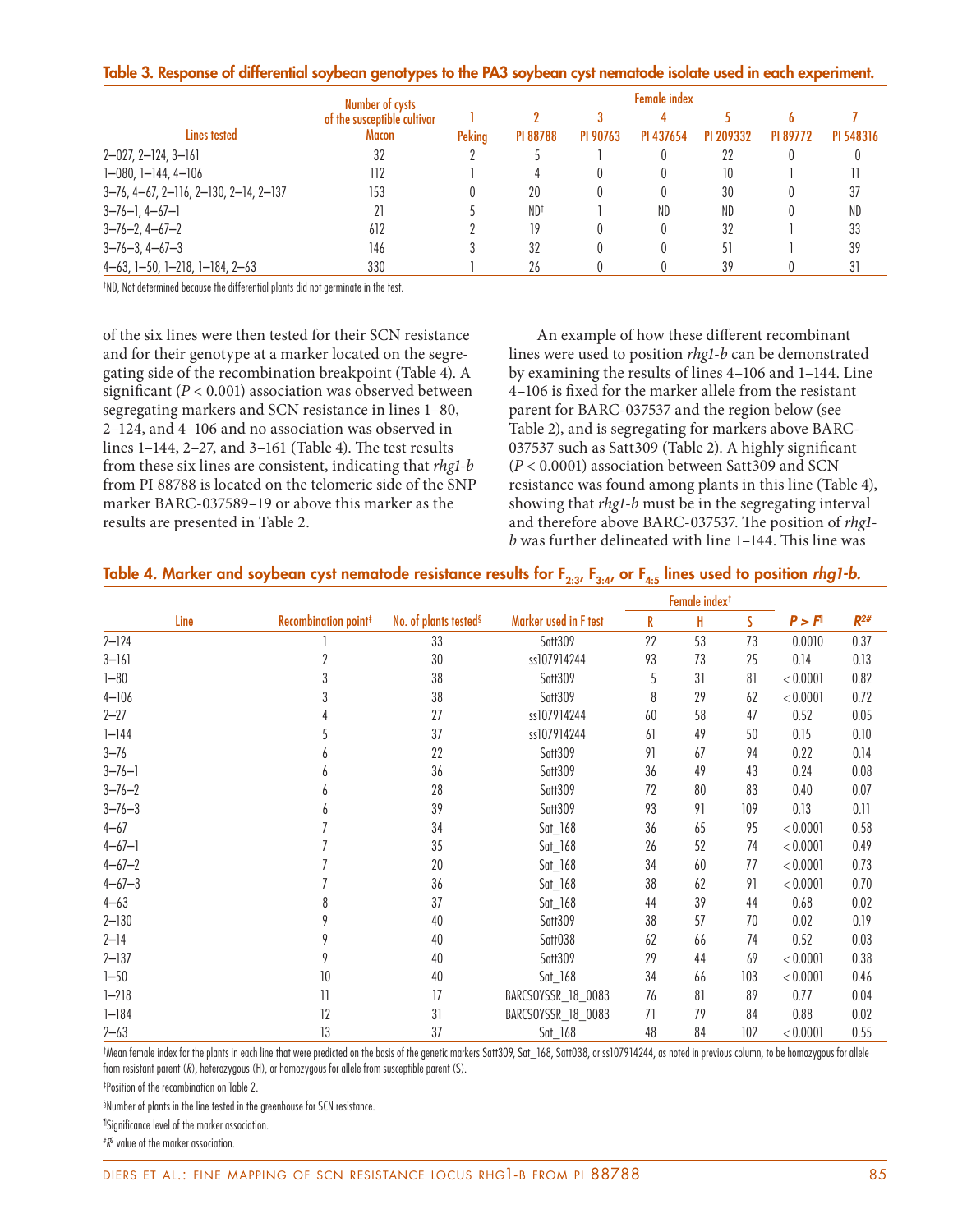segregating for BARC-037589–19 and the region below this marker (including ss107914244) and was fixed for the alleles from the susceptible parent for the region above BARC-037589–19 (Table 2). No significant association was observed between ss107914244 and resistance (Table 4), indicating that *rhg1-b* is in the nonsegregating interval and therefore above BARC-037589–19.

The second interval tested was between Satt309 and ss107914431 (Table 2). A total of 590  $F_{3,4}$  lines from crosses 1 through 4 were tested with the markers Satt309 and ss107914431 to identify and select lines with a recombinant haplotype. Five recombinant lines were identified and tested with additional SNP markers from the interval. On the basis of the positions of these recombination events, two recombinant lines were selected and  $\mathbf{F}_4$  individuals from these lines were tested for SCN resistance phenotypes and marker genotypes. No association was found between the segregation of Satt309 and SCN resistance in line 3-76, which has breakpoint 6 (Table 4). This indicates that *rhg1-b* is located above BARC-037583–8 (1.727 Mb) (Table 2). The gene was further positioned by testing line 4–67, which was found to carry a recombination between Sat\_168 (1.706 Mb) and ss107921416 (1.710 Mb), at breakpoint 7 (Table 2). This line was segregating for Sat\_168, but not ss107921416, and a significant association was found between the segregation of Sat\_168 and SCN resistance (Table 4). This result indicates that *rhg1-b* is located above ss107921416 (Table 2).

Because of the importance of the 3–76 and 4–67 recombinants in determining the position of *rhg1-b*, three  $\mathrm{F}_4$  plants from line 3–76 that were heterozygous for Satt309 and therefore had breakpoint 6, and three  $F_4$ plants from 4–67 that were heterozygous for Sat\_168 and had breakpoint 7, were selected and grown to maturity to develop independent confirmation lines. These selected heterozygous plants were tested with the same set of SSR and SNP markers in the Sat\_168 to Satt309 interval as 3–76 and 4–67. The marker testing of the selected  $F_4$ plants was consistent with the results from the  $F_{3:4}$  lines, confirming the position of the recombination events. These six  $F_{4:5}$  lines developed from 3–76 and 4–67 were then tested for SCN resistance and a segregating marker (Table 4). The results from the SCN resistance tests for these  $F_{4:5}$  lines were in agreement with the results from the  $F_{3:4}$  lines, indicating that *rhg1-b* is positioned above ss107921416 (Table 2).

To further delineate the position of *rhg1-b*, 1069 F<sub>2</sub> plants and 326  $F_{3,4}$  lines from crosses 1, 2, and 4 (Table 1) were tested with Satt038 and Satt309 to identify plants with recombination events (or lines derived from plants with recombination events) in the interval. These markers were chosen both for their map position and their relative ease of reliable use. Recombinant plants or lines were tested with additional markers and from this screening, three  $\mathrm{F}_{3:4}$  lines derived from recombinant  $\mathrm{F}_3$ plants  $(2-130, 2-14, and 2-137)$  and five recombinant  $F_2$  plants (1–50, 1–218, 1–184, 2–63, and 4–63) were selected. The location of the recombination breakpoints

were mapped to six different positions (breakpoints 8–13) between BARCSOYSSR\_18\_0066 (1.374 Mb) and BARCSOYSSR\_18\_0094 (1.676 Mb) (Table 2). A significant  $(P < 0.02)$  association was observed between a segregating marker and SCN resistance among plants in lines 2–130, 2–137, 1–50, and 2–63 but not in lines 2–14, 1–218, 1–184, and 4–63 (Tables 2 and 4). These results position *rhg1-b* to a 67 kb interval between BARC-SOYSSR\_18\_0090 and BARCSOYSSR\_18\_0094. The two critical recombinants that position *rhg1-b* to this interval are the  $F_{2,3}$  lines 2–63 (breakpoint 13) and 4–63 (breakpoint 8). The telomeric (upper) end of the genetic interval carrying *rhg1-b* was determined with line 2–63, which is fixed for BARCSOYSSR\_18\_0090 and the region above it and is segregating for the marker Sat\_210 and the region below it (Table 2). A significant association between SCN resistance and Sat\_168 was observed in this population, showing that *rhg1-b* is below BARCSOYSSR\_18\_0090 (Table 4). The centromeric (lower) end of the genetic interval carrying *rhg1-b* was defined by line 4–63, which is segregating for BARCSOYSSR\_18\_0094 and the interval below it and is fixed for Sat\_210 and the region above this marker (Table 2). In this line, no association between SCN resistance and Sat\_168 was observed, showing that *rhg1-b* is above BARCSOYSSR\_18\_0094 (Table 4).

### **DISCUSSION**

Our results show that the SCN resistance-determining *rhg1-b* from PI 88788 is within a 67-kb region between the markers BARCSOYSSR\_18\_0090 and BARC-SOYSSR\_18\_0094 (Table 2). This places the *rhg1-b* allele from PI 88788 in a genetic interval that does not include the receptor-like kinase gene candidate for *rhg1* from Peking that is described by Ruben et al. (2006) and emphasized in two patenting efforts (Hauge et al., 2001; Lightfoot and Meksem 2002). The candidate receptorlike kinase gene is positioned between 1.711 and 1.715 Mb on the Glyma 1.01 build Williams 82 sequence, yet we showed that *rhg1-b* is above 1.676 Mb (on the telomeric side of BARCSOYSSR\_18\_0094). Two independent recombination events from this study separated *rhg1-b* from the receptor-like kinase gene. The first recombination identified between *rhg1-b* and this candidate was in 4–67. In this line and the confirmation lines  $4-67-1$ , 4–67–2, and 4–67–3, which were each developed from heterozygous plants from 4-67, a significant association was observed between Sat\_168 and SCN resistance. This shows that *rhg1-b* is above ss107921416 at 1.710. The second recombination identified between *rhg1-b* and the candidate receptor-like kinase gene was in line 4-63. This line had a recombination between BARC-SOYSSR\_18\_0094 and Sat\_210 and the lack of association between resistance and BARCSOYSSR\_18\_0094 in the line positioned the gene above (telomeric to) BARC-SOYSSR\_18\_0094, which is positioned at 1.676 Mb. These results indicate that there is at least a 35-kb interval between the candidate gene in the patent and *rhg1-b* from PI 88788.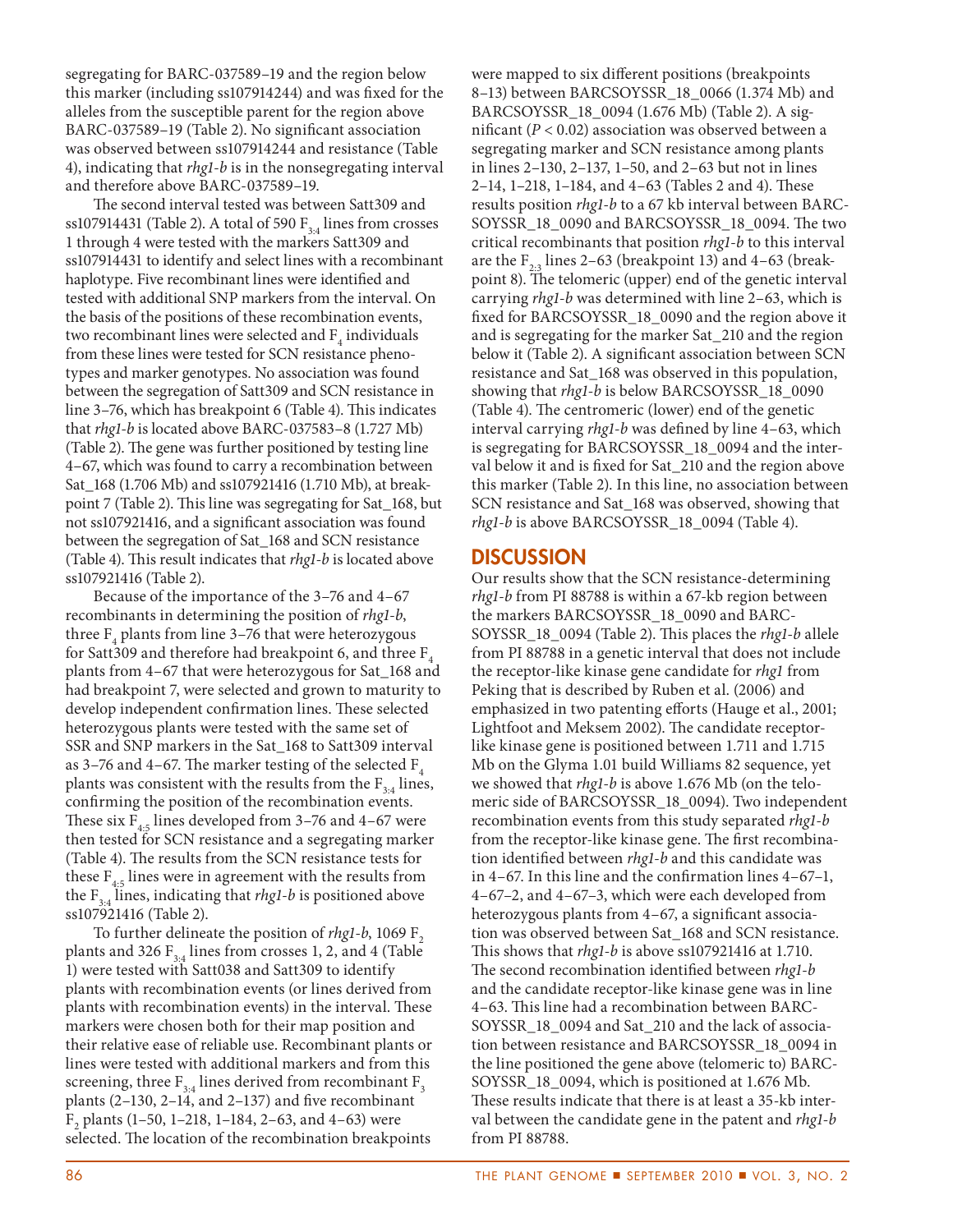As further evidence that the receptor-like kinase candidate gene from the patents is not the *rhg1-b* locus determinant of SCN resistance from PI 88788, three SNP markers (ss107921590, ss107921591, and ss107921597) within this receptor-like kinase gene are polymorphic between the parents of 4–67, and they were not segregating in  $4-67$  or the confirmation lines  $4-67-1$ ,  $4-67-2$ , and  $4-67-3$ , while there was significant association between SCN resistance segregation and Sat\_168 in the population. In addition, the three SNP markers within the receptor-like kinase gene were segregating in 4–63, but there was no significant association between SCN resistance and Sat\_168 in 4–63.

It is theoretically possible that the recombination breakpoint in 4–67 could cause segregation of a transcription enhancer element for the receptor-like kinase gene that is located greater than 2.0 kb upstream of the receptor-like kinase gene, which might be sufficient to cause phenotypically significant segregation of expression of the receptor-like kinase. However, if this element were in the interval between ss107921416 and BARC-SOYSSR\_18\_0094, we would have expected to observe a significant association between SCN resistance and Sat\_168 in 4–63, which we did not. If such an enhancer element exists, it would have to be above (telomeric to) BARCSOYSSR\_18\_0094, over 35 kb away from the receptor-like kinase open reading frame. We also cannot rule out more subtle contributions of the receptor-like kinase gene to defense processes, as has been reported for rice *Xa21* (Li et al., 2001). A more likely explanation for the present results, however, is that the primary SCN resistance contribution from the *rhg1-b* locus is encoded by one or more genes located above BARC-SOYSSR\_18\_0094.

The genes encoding a predicted laccase and a predicted ion antiporter, which are adjacent to the receptor-like kinase gene at the Peking *rhg1* locus and were mentioned as candidate contributors to SCN resistance in recent preliminary finding/review articles (Afzal et al., 2008; Iqbal et al., 2009), also are not strong candidates to encode PI 88788 *rhg1-b* activity. They are both located below the receptor-like kinase gene (their position on chromosome  $18$  is  $> 1,723,000$  bp; see Table 2) and hence they also are not segregating in the lines 4–67, 4–67–1, 4–67–2, and 4–67–3 and would be segregating in 4–63. However, the present study did not investigate the location of *rhg1* in Peking-derived material, and it is possible that the position and arrangement of the *rhg1* locus differs between Peking and PI 88788, the source of SCN resistance in the germplasm evaluated in our study.

Ruben et al. (2006) reported individual lines with multiple recombination events in the interval surrounding *rhg1* from Peking. In general, we did not observe more than one recombination event near *rhg1-b* per generation in the lines we selected. The line 4–67 and its progeny 4–67–1, 4–67–2, and 4–67–3 had an unexpected susceptible genotype for BARCSOYSRR\_18\_0083 which would have required two recombinations in a 66-kb

interval, and this marker was consistent in repeated tests (Table 2). Although possible, this would be a very rare recombination. Another explanation is that there was some residual heterogeneity in LD01–7323, the resistant parent of the line, and the particular plant of LD01–7323 that was used as a parent to produce 4–67 had the alternative genotype for BARCSOYSRR\_18\_0083. We don't observe the susceptible genotype in 4–63, which had the same parents as  $4-67$ . This can be explained by the fact that this selected plant was developed from a different  $F_1$ , which would have been produced from a different plant of LD01–7323.

The only line with two likely recombination events was 4–67–1, which was derived from an  $F_4$  plant from the  $F_{3,4}$  line 4–67 that was heterozygous for Sat\_168. Because 4–67 had only one recombination, the second recombination would have occurred in the  $\mathrm{F}_4$  plant used to develop 4–67–1. One potential reason that we observed few double recombinations in the *rhg1-b* interval compared to Ruben et al. (2006) is that we selected plants and lines with recombinations based on markers flanking the intervals. This would not have resulted in the selection of double recombinant plants. Another potential reason is that the *rhg1-b* interval from PI 88788 may have a lower tendency to recombine than the interval from Peking.

The SCN reproduction on Macon, the susceptible control in the tests, varied from 21 cysts plant<sup>-1</sup> in the test of the lines 3–76–1 and 4–67–1 to a high of 612 in the test of the lines 3–76–2 and 4–67–2 (Table 3). Niblack et al. (2002) recommended only accepting results from SCN greenhouse tests when reproduction results in at least 100 cysts on each susceptible plant. We found, however, that the conclusions that we reached from the two tests with these high and low reproduction rates were the same. In both lines 3–76–1 and 3–76–2, no association was observed between resistance and segregating markers and there was a highly significant association observed in both lines 4–67–1 and 4–67–2. In 4–67–2, which had the greatest reproduction, we did observe a higher  $r^2$  value for the association between markers and resistance then in 4–67–1, but the trends in the mean female index of the lines in each genotypic class were similar.

The PA3 isolate was used in these experiments because it was previously shown to give an HG type 0 phenotype. Technically, we did not conduct HG type tests in our experiments because we used Macon as our susceptible genotype instead of 'Lee 74', which is the susceptible standard in the HG type test protocol (Niblack et al., 2002). Macon was substituted for Lee 74 in these tests because of problems with emergence and root growth for Lee 74. If the experiments are interpreted using Macon as a susceptible standard, our results indicate that the HG type of our PA3 isolate had shifted so that in our experiments, the HG type of the isolate was 5, 5.7, or 2.5.7 (Table 3). A 2 in the HG type designation means that the SCN isolate was able to reproduce on PI 88788 plants at a rate greater than 10% of its reproduction on the susceptible plant genotype in that experiment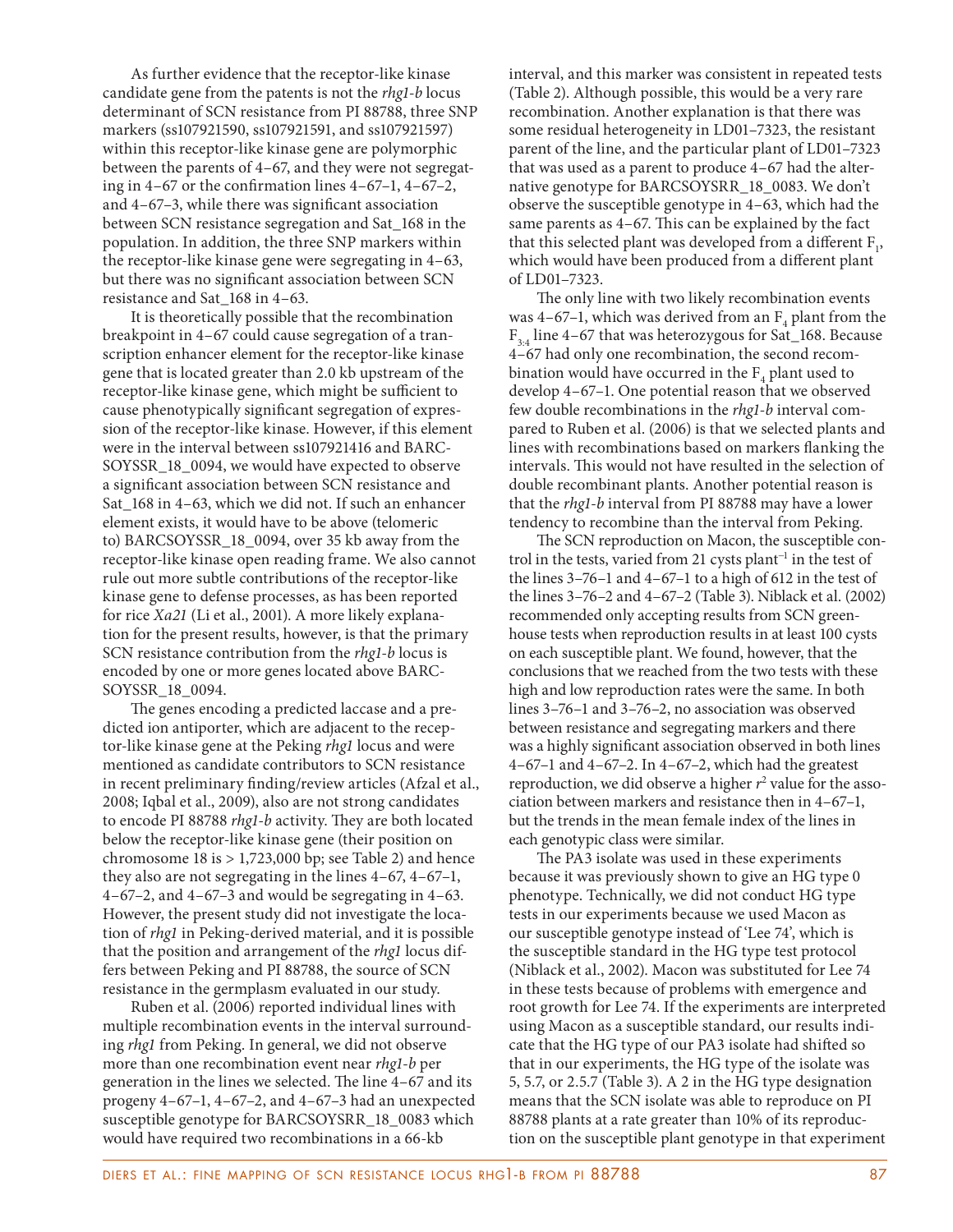(Niblack et al., 2002). The highest female index on PI 88788 was 32 in the test of lines 3-76-3 and 4-67-3. This female index of 32 means that the PI 88788 still provided partial resistance to the isolate in that experiment, and the significant association between *rhg1-b* and resistance in these tests demonstrates that *rhg1-b* remained effective in providing partial control to the isolate.

It was previously shown that an interaction exists between *rhg1* and *Rhg4* when these genes are derived from Peking. Because of this interaction, the presence or absence of *Rhg4* is an important consideration when testing the effects of *rhg1* (Meksem et al., 2001; Brucker et al., 2005). However, for genotypes carrying *rhg1-b* from PI 88788, *Rhg4* has not been detected as a relevant QTL (Glover et al., 2004) nor has it been shown to interact with *rhg1-b* from PI 88788 when these genes are combined (Brucker et al., 2005). Therefore, the *Rhg4* should not have affected our research.

Previous work showed that resistance at the *rhg1* locus was recessive or partially recessive (Brucker et al., 2005; Concibido et al., 1997; Meksem et al., 2001). Although studying the gene action of *rhg1-b* was not the objective of this study, our testing of individual plants for both SCN resistance and molecular marker genotypes allowed us to evaluate the action of this gene. Across all SCN resistance tests in this study in which a significant association was detected between markers and SCN resistance, the mean FI of those plants that were predicted to be homozygous resistant was 28.9, the mean FI of the heterozygotes was 54.8, and the mean FI of the homozygous susceptibles was 81.5. The mean of the homozygous resistant and susceptible groups was 55.2, which is very close to the mean of the heterozygotes. This shows that *rhg1-b* from PI 88788 has additive or incomplete dominance gene action rather than being purely recessive.

Our mapping of *rhg1-b* to a 67-kb genetic region and the identification of SNP markers within this interval will provide additional marker resources that can be used in marker-assisted selection for this gene. In addition, our narrowing the interval that contains the gene should aid in efforts to clone it. The Williams 82 soybean genome sequence corresponding with the *rhg1-b* region defined in this study contains 11 predicted proteincoding genes on Glyma 1.01 (www.phytozome.net; Schmutz et al., 2010). Of these candidate genes, none encode nucleotide binding (NB)-LRR proteins or other proteins resembling LRR-containing disease resistance proteins (Jones and Dangl, 2006). The annotations associated with the putative proteins encoded in this region include a cation/hydrogen exchanger, a wound-induced protein, a SNAP (vesicle trafficking) protein, and an amino acid transporter. Other genes at this locus remain equally valid candidates for *rhg1-b*; agriculturally important genes that contribute to plant disease resistance include an intriguing array of proteins other than LRR proteins (e.g., Buschges et al., 1997; Fu et al., 2009; Krattinger et al., 2009). In addition, the above prediction of 11 genes is based on the Williams 82 sequence and PI88788 may

have insertions, deletions, and other rearrangements that could result in PI88788 carrying genes different than the SCN susceptible Williams 82. How the *rhg1-b* region in PI 88788 and Williams 82 compare is currently not known and sequencing this region from PI 88788 will be an important step in the identification of *rhg1-b*.

#### Acknowledgments

We thank Charles Quigley, Karen Williams, Alicia Bertles, Tad Sonstegard, and the BFGL-ANRI BARC-East DNA Sequencing Facility for assistance with the genomic STS sequencing and SSR genotyping and Qijian Song for assistance in designing SSR primers. Funding for this research was supported partially by the United Soybean Board project #0253 to AFB and funding from the Illinois Soybean Association to BWD.

#### References

- Afzal, A.J., A. Srour, N. Saini, and D.A. Lightfoot. 2008. The multigenic Rhg1 locus: A model for the effects on root development, nematode resistance and recombination suppression. Nature Precedings http://hdl.handle.net/10101/npre.2008.2726.1 (December 1, 2008); verified 16 July 2010.
- Altschul, S.F., T.L. Madden, A.A. Schaffer, J. Zhang, Z. Zhang, W. Miller, and D.J. Lipman. 1997. Gapped BLAST and PSI-BLAST: A new generation of protein database search programs. Nucleic Acids Res. 25:3389–402.
- Arelli, P.R., D.A. Sleper, P. Yue, and J.A. Wilcox. 2000. Soybean reaction to races 1 and 2 of *Heterodera glycines*. Crop Sci. 40:824–826.
- Bell-Johnson, B., G. Garvey, J. Johnson, D. Lightfoot, and K. Meksem. 1998. Biotechnology approaches to improving resistance to SCN and SDS: Methods for high throughput marker assisted selection. Soybean Genet. Newsl. 25:115–117.
- Brucker, E., S. Carlson, E. Wright, T. Niblack, and B. Diers. 2005. *Rhg1* alleles from soybean PI 437654 and PI 88788 respond differentially to isolates of *Heterodera glycines* in the greenhouse. Theor. Appl. Genet. 111:44–49.
- Buschges, R., K. Hollricher, R. Panstruga, G. Simons, M. Wolter, A. Frijters, R. van Daelen, T. van der Lee, P. Diergaarde, J. Groenendijk, S. Topsch, P. Vos, F. Salamini, and P. Schulze-Lefert. 1997. The barley *Mlo* gene: A novel control element of plant pathogen resistance. Cell 88:695–705.
- Caldwell, B.E., C.A. Brim, and J.P. Ross. 1960. Inheritance of resistance to soybean cyst nematode, *Heterodera glycines*. Agron. J. 52:635–636.
- Choi, I.-Y., D.L. Hyten, L.K. Matukumalli, Q. Song, J.M. Chaky, C.V. Quigley, K. Chase, K.G. Lark, R.S. Reiter, M.-S. Yoon, E.-Y. Hwang, S.-I. Yi, N.D. Young, R.C. Shoemaker, C.P. Van Tassel, J.E. Specht, and P.B. Cregan. 2007. A soybean transcript map: Gene distribution, haplotype and single-nucleotide polymorphism analysis. Genetics 176:685–696.
- Concibido, V.C., R.L. Denny, D.A. Lange, J.H. Orf, and N.D. Young. 1996. RFLP mapping and marker-assisted selection of soybean cyst nematode resistance in PI 209332. Crop Sci. 36:1643–1650.
- Concibido, V.C., B.W. Diers, and P.R. Arelli. 2004. A decade of QTL mapping for cyst nematode resistance in soybean. Crop Sci. 44:1121–1131.
- Concibido, V.C., D.A. Lange, R.L. Denny, J.H. Orf, and N.D. Young. 1997. Genome mapping of soybean cyst nematode resistance genes in 'Peking', PI 90763, and PI 88788 using DNA markers. Crop Sci. 37:258–264.
- Cregan, P.B., J. Mudge, E.W. Fickus, D. Danesh, R. Denny, and N.D. Young. 1999. Two simple sequence repeat markers to select for soybean cyst nematode resistance conditioned by the *rhg<sub>1</sub>* locus. Theor. Appl. Genet. 99:811–818.
- Cregan, P.B., and C.V. Quigley. 1997. Simple sequence repeat DNA marker analysis. p. 173–185. *In* G. Caetano-Anolles et al. (ed.) DNA markers: Protocols, applications and overviews. John Wiley & Sons, New York.
- Fu, D., C. Uauy, A. Distelfeld, A. Blechl, L. Epstein, X. Chen, H. Sela, T. Fahima, and J. Dubcovsky. 2009. A kinase-START gene confers temperature-dependent resistance to wheat stripe rust. Science 323:1357–1360.